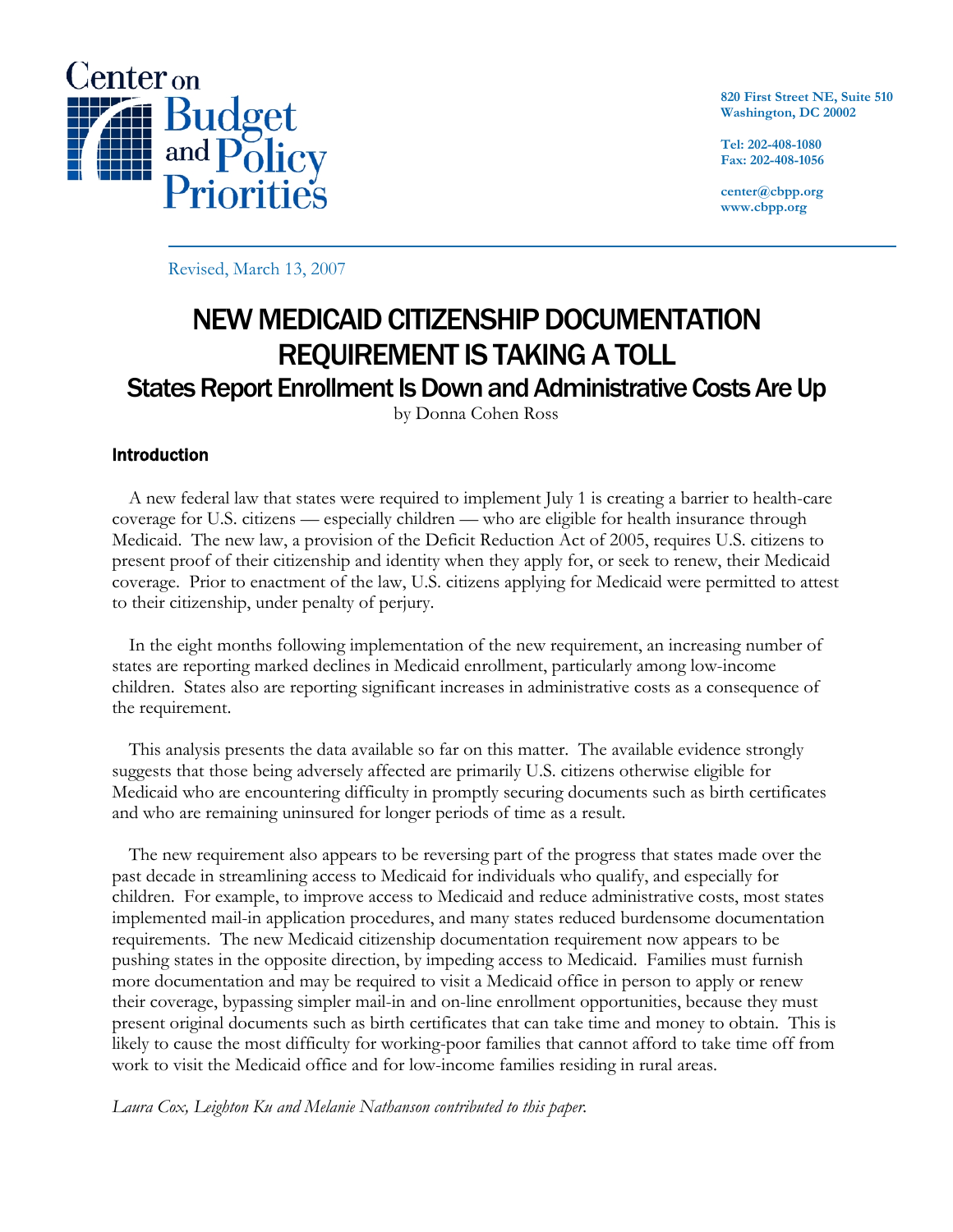#### What State Officials Are Saying About the Citizenship Documentation Requirement

"The largest adverse effect of this policy has been on people who are American citizens … we have not turned up many undocumented immigrants receiving Medicaid in Waterloo, Dubuque or anywhere else in Iowa."

> Kevin W. Concannon, Director, Iowa Dept. of Human Services  *New York Times,* March 12, 2007

"[Kansas] Gov. Kathleen Sebelius … recently said the state's enrollment has declined by 18,000 people since the citizenship documentation requirement took effect. Many of those people are likely citizens who simply lack documents, she said, who may experience a harmful gap in health insurance coverage."

> *United Press International (UPI)*  Friday December 1, 2006

"While we understand that the new law targets illegal immigrants, we must point out that the impact of the law in our state is mostly falling on eligible citizens."

> Andrew Allison, Deputy Director, Kansas Health Policy Authority *Lawrence Journal World,* Friday January 19, 2007

"These numbers [the Medicaid enrollment decline] are not driven primarily by the loss of population from New Orleans and other parishes affected by Hurricane Katrina…We are quite confident that the overwhelming majority of these children are citizens — born right here in Louisiana — and not ineligible alien children."

> J. Ruth Kennedy, Deputy Medicaid Director Louisiana Department of Health and Hospitals November 13, 2006

"Congress wanted to crack down on illegal immigrants who got Medicaid benefits by pretending to be U.S. citizens …but the law is hurting U.S. citizens, throwing up roadblocks to people who need care, at a time when we in Wisconsin are trying to increase access to health care."

> James D. Jones, Director, Bureau of Eligibility Management Wisconsin Department of Health and Family Services *New York Times,* March 12, 2007

The new citizenship documentation requirement — which the Bush Administration did not request and the Senate initially did not adopt, but which the House of Representatives insisted upon in conference — was presented by its proponents as being necessary to stem a problem of undocumented immigrants securing Medicaid by falsely declaring themselves to be U.S. citizens. The new requirement was adopted despite the lack of evidence that such a problem existed. In response to a report in 2005 by the Inspector General of the Department of Health and Human Services, Mark McClellan, then the Administrator of the Centers for Medicare and Medicaid Services at HHS, noted: "The [Inspector General's] report does not find particular problems regarding false allegations of citizenship, nor are we aware of any."1

 $\overline{a}$ 

<sup>1</sup> U.S. Department of Health and Human Services, Office of Inspector General, "Self-declaration of U.S. Citizenship for Medicaid," July 2005.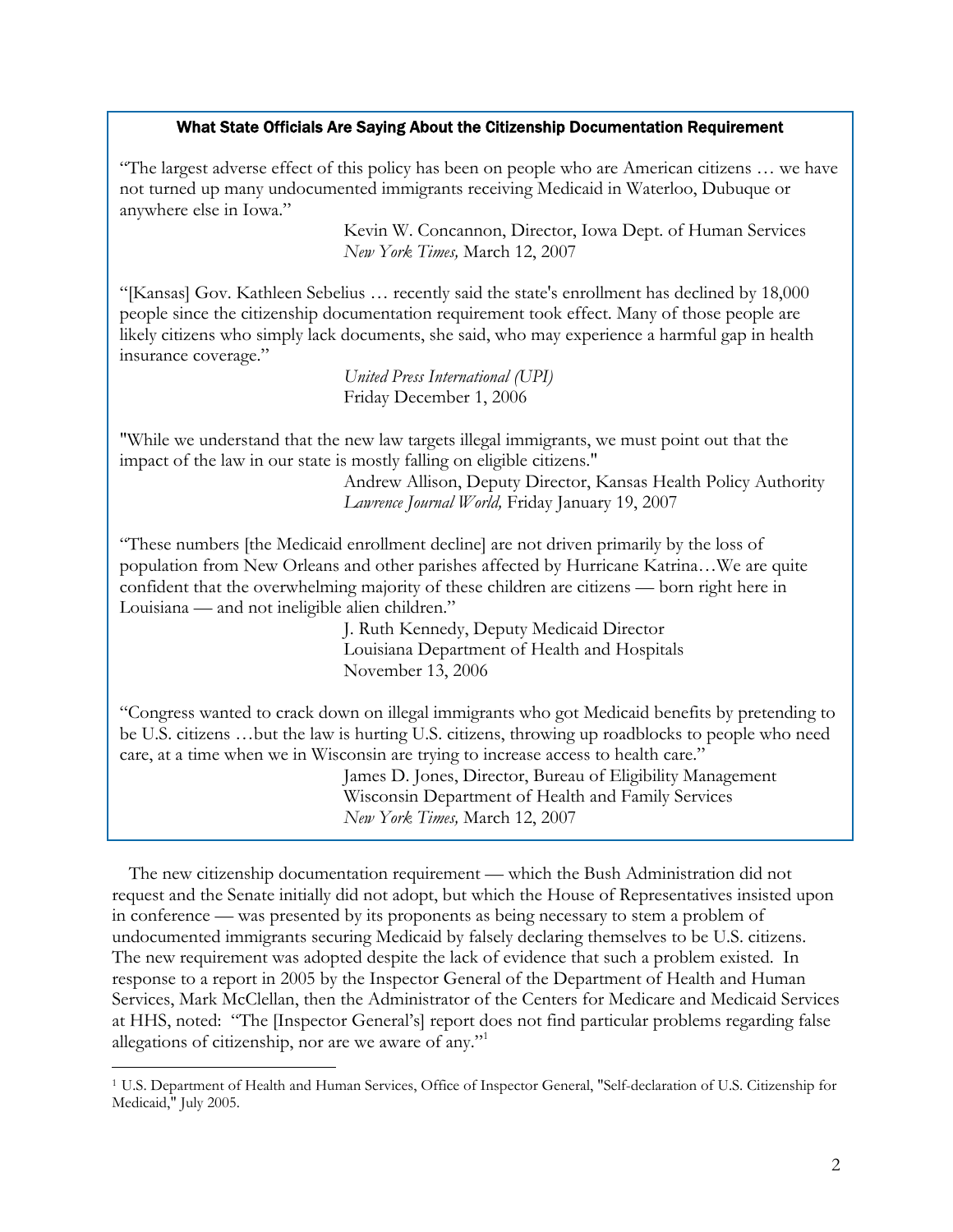## Impact of the Citizen Documentation Requirement on Medicaid Applicants and Beneficiaries: The Early Evidence

Medicaid enrollment figures for all states for the period since the new requirement was implemented on July 1 are not yet available. By contacting several individual states that do have such data, however, we were able to secure enrollment information from Wisconsin, Kansas, Iowa, Louisiana, Virginia, New Hampshire and Ohio. The data show the following:

- All seven states report a significant drop in enrollment since implementation of the requirement began.
- Medicaid officials in these states attribute the downward trend primarily or entirely to the citizenship documentation requirement.

Two types of problems are surfacing:

- Medicaid is being denied or terminated because some beneficiaries and applicants cannot produce the specified documents despite, from all appearances, being U.S. citizens; and
- Medicaid eligibility determinations are being delayed, resulting in large backlogs of applications, either because it is taking time for applicants to obtain the required documents or because eligibility workers are overloaded with the new tasks and paperwork associated with administering the new requirement.

Some states have designed mechanisms specifically to track enrollment changes resulting from the new procedures. Wisconsin, for example, has established computer codes to distinguish when Medicaid eligibility is denied or discontinued due to a lack of citizenship or identity documents. In other states, a comparison of current and past enrollment trends strongly suggests that the new requirement is largely responsible for the enrollment decline. For example, in many states aggressive "back to school" outreach activities conducted in August and September usually result in increased child enrollment in September and October. In 2006, however, states such as Virginia and Louisiana reported that child enrollment declined despite vigorous promotional campaigns, indicating that the new requirement undermined the value of the outreach efforts.

The Medicaid enrollment declines identified in this paper do not appear to be driven by broader economic trends or a change in the employment of low-income families. If that were the case, parallel enrollment decline trends would appear in the Food Stamp Program, which is the meanstested program whose enrollment levels are most responsive to such developments. Instead, Food Stamp caseloads have been increasing slightly in recent months. Moreover, each of the states identified in this paper as having sustained a drop in Medicaid enrollment saw its food stamp caseload *rise* since implementing the citizenship documentation requirement. (Figure 1).<sup>2</sup> An example comparing Food Stamp and Medicaid enrollment in Wisconsin is shown (Figure 2).<sup>3</sup>

<sup>-</sup><sup>2</sup> Data from Food and Nutrition Service, USDA, June 2006 through October 2006.

<sup>3</sup> Wisconsin Department of Health and Family Services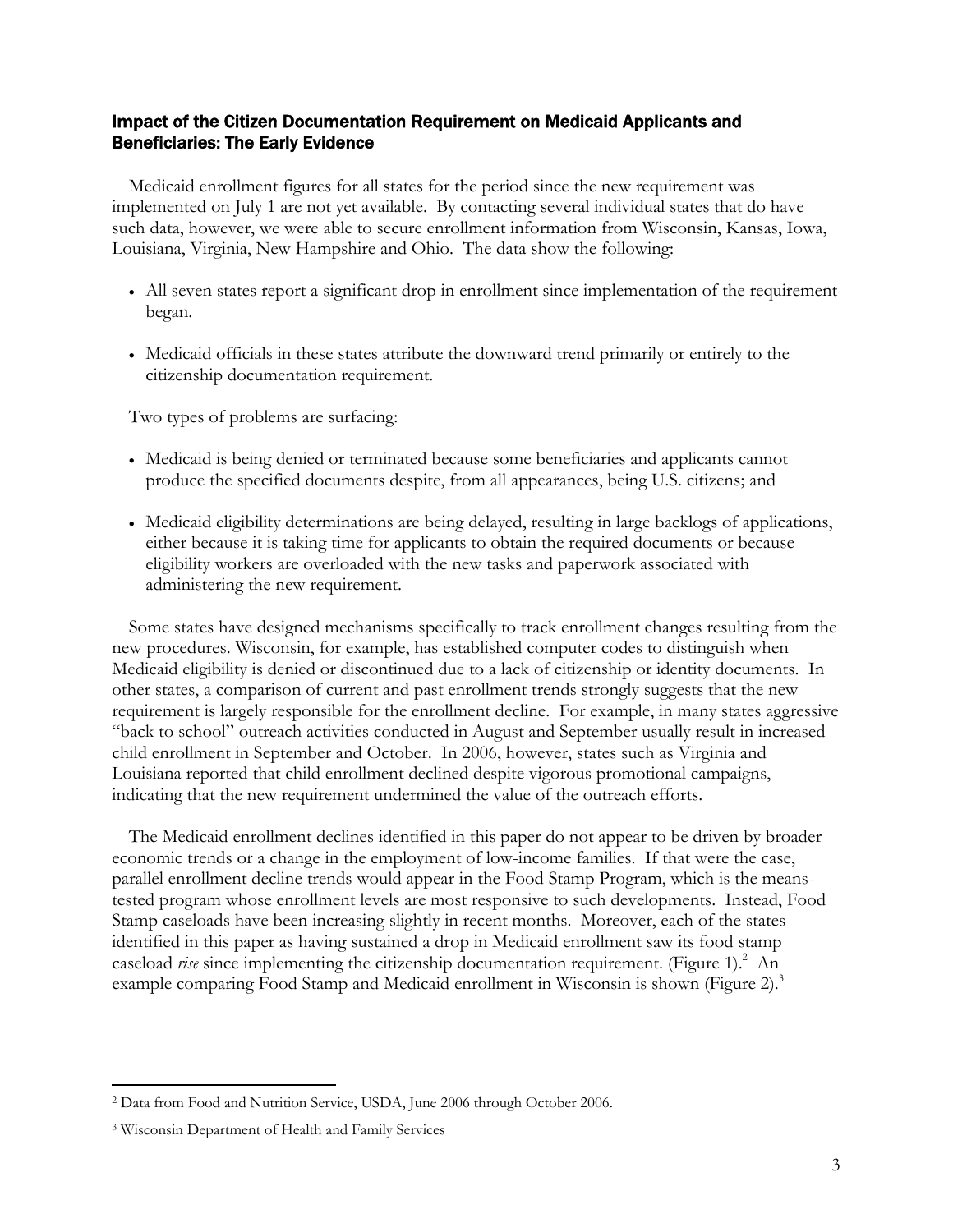

Both Medicaid and the Food Stamp Program serve similar populations of low-income families and are often administered by the same agencies and caseworkers. A key difference is that the citizenship documentation rules were applied to Medicaid but there were no such changes in the Food Stamp Program. It thus appears that the changes in Medicaid enrollment are a result of changes in Medicaid policies — particularly citizenship documentation — that do not affect eligibility for food stamps.

The following states have documented declines in Medicaid enrollment since the implementation of the Medicaid citizenship documentation requirement<sup>4</sup>:

- **Wisconsin:** In seven months between July 31, 2006 and March 1, 2007— a total of 19,413 Medicaid-eligible individuals were either denied Medicaid or lost coverage as a result of the documentation requirement. The loss of Medicaid coverage occurred despite Wisconsin's efforts to minimize the impact of the requirement by obtaining birth records electronically from the state's Vital Records agency. Obtaining proof of identify, rather than proof of citizenship, was the major problem for people in Wisconsin who were otherwise eligible during this period: two-thirds (66.5 percent) of those who were denied Medicaid or who lost Medicaid coverage due to the new requirement did not have a required identity document, as compared to 19.9 percent who did not provide the required citizenship documents and 12.3 percent who were missing both a citizenship and identity document.<sup>5</sup> This indicates that most of those who were denied were, in fact, U.S. citizens.
- **Kansas:** The Kansas Health Policy Authority (KHPA) reports that between 18,000 and 20,000 applicants and previous beneficiaries, mostly children and parents, have been left without health insurance since the citizenship documentation requirement was implemented. About 16,000 of these individuals are "waiting to enroll" or "waiting to be re-enrolled;" the state says these eligibility determinations are being delayed because of a large backlog of applications related to the difficulties confronting individuals and eligibility workers alike who are attempting to

-

<sup>4</sup> Data from Iowa, Louisiana, Virginia and New Hampshire first published in: *Resuming the Path to Health Coverage for Children and Parents: A 50 State Update on Eligibility Rules, Enrollment and Renewal Procedures, and Cost-Sharing Practices in Medicaid and SCHIP in 2006* by Donna Cohen Ross, Laura Cox and Caryn Marks, Kaiser Commission on Medicaid and the Uninsured, January 2007.

<sup>5</sup> Wisconsin Department of Health and Family Services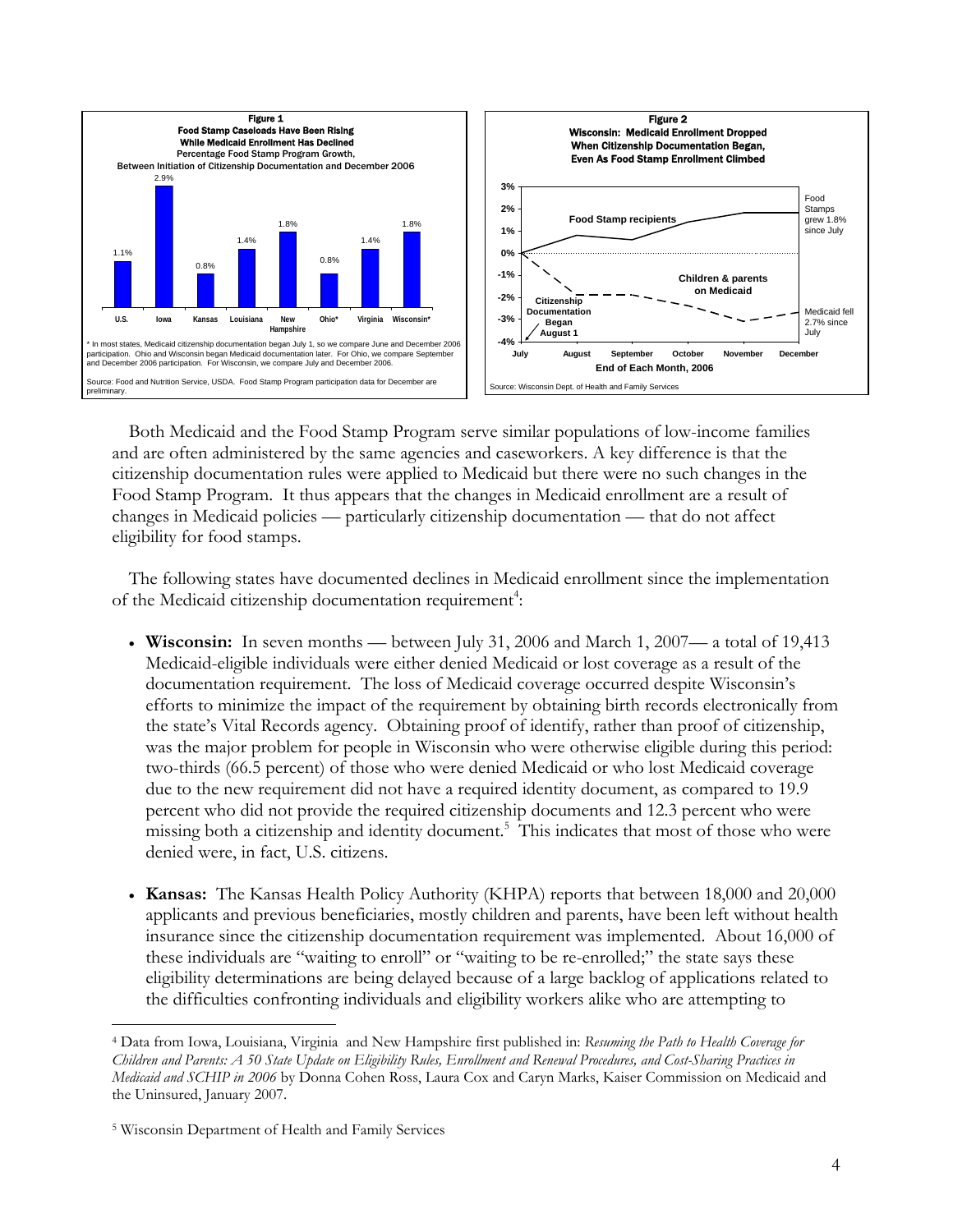comply with the new rule. Documents on the KHPA website state that the "majority of of families with pending applications will qualify for coverage under the new requirements when we are able to complete processing."<sup>6</sup> In the meantime, these children and parents are barred from getting the health coverage for which they qualify and are, in most cases, uninsured.

"We recently saw a toddler in our pediatrics clinic. Her grandmother, who has custody, brought her in. She was worried that her granddaughter was behind in her immunizations, and since the little girl has no health insurance, the grandmother turned to us for help. We then discovered that the child, who had been born prematurely, suffers from chronic lung disease and her development is considerably delayed. She needs a nebulizer to deliver the medication to help her breathe and she also needs speech and other therapy. This child is eligible for Medicaid, but because her grandmother does not have the required birth certificate, she could not be enrolled. The child will get Medicaid coverage when we obtain her birth certificate, most likely at least a month from now. But in the meantime, necessary treatment has been delayed because her grandmother cannot afford to pay the bills during the wait for an eligibility determination. For a child with developmental delays, every day without the necessary therapy and treatment makes it more difficult for her to catch up with her peers… It has gotten so complex that we've added a lawyer to our clinic to help sort things out."

> Dr. Pam Shaw Chief of the Division of Ambulatory Pediatrics KU Medical Center January 31, 2007

• **Iowa:** Iowa has identified an unprecedented decline in Medicaid enrollment that state officials attribute to the Medicaid citizenship documentation requirement. Prior to July 1, 2006, overall Medicaid enrollment had steadily increased for the past several years. While sporadic declines occurred in rural counties, no county in the state's larger population centers experienced a decline in the months leading up to the implementation of the new requirement. However, between July and September 2006, Medicaid enrollment sustained *the largest decrease in the past five years*; this also was the first time in five years that the state has experienced an enrollment decline for three consecutive months.

Although other factors may contribute to the recent decrease in enrollment, state officials point out the state is now experiencing a more severe effect on enrollment than it has following any of the Medicaid changes that have occurred over the past several years. The state's conclusion that the citizenship documentation requirement is driving the decline is supported by the fact that enrollment has dropped among the populations subject to the requirement (children and families) but has remained steady among groups not affected by the requirement (individuals receiving Medicare and SSI).<sup>7</sup>

• **Louisiana:** Between July 1 and December 31, 2006 Louisiana experienced a net loss of more than 14,880 children in its Medicaid program. According to state officials, this decline represents the enrollment changes outside the Katrina evacuation area, indicating that the loss in enrollment has not been driven by factors related to the hurricanes, such as population

 $\overline{a}$ <sup>6</sup> Kansas Health Policy Authority, Factsheet, www.khpa.ks.gov, December 4, 2006.

<sup>7</sup> Communication with Anita Smith, Bureau Chief, Bureau of Medical Supports, Iowa Department of Human Services, December 8, 2006.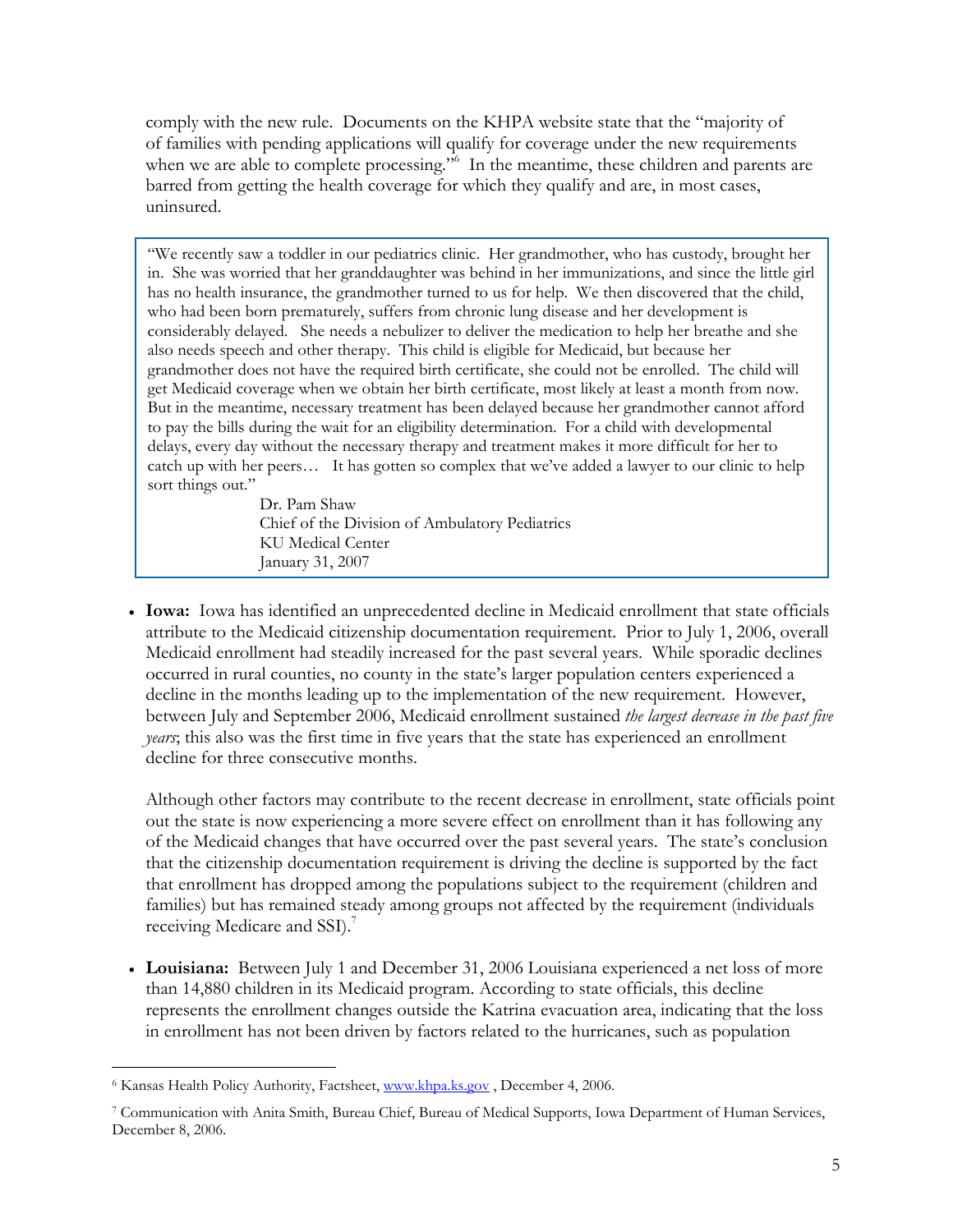changes. The reason for the drop-off is two-fold, according to the state: for some people, Medicaid is being denied or terminated because they have not presented the required citizenship or identity documents. In addition, the additional workload generated by the new requirement is diverting the time and effort eligibility workers normally would spend on activities to ensure that Medicaid beneficiaries do not lose coverage at renewal. According to state officials, the enrollment decline would be even greater were it not for the ability of eligibility workers to conduct "real time" on-line inquiries with the state's Vital Records agency to obtain birth records for individuals born in Louisiana. Eligibility workers have been conducting more than  $60,000$  such inquiries each month. $8$ 

• **Virginia:** Between July 1, 2006 and March 1, 2007, enrollment in the state's Medicaid program has declined by 13,279 children. Virginia also reported a substantial backlog in application processing at its central processing site, with 3,500 cases pending approval for Medicaid at the

end of February 2007, when normally no more than 50 such cases are pending at the end of a month.

After the plunge in children's Medicaid enrollment over several months, a small increase occurred in December 2006 (although Medicaid enrollment for children then began dropping again in January). State officials say the December "up-tick" suggests that some families are finally "getting over the hurdles" imposed by the new law and children (who

-



were eligible at the time they applied but lacked the required documentation) are getting health coverage after a significant delay during which they were without coverage. After December enrollment dropped again, but according to state officials, this represents a routine seasonal trend seen in both Medicaid and SCHIP. However, while Medicaid lost about 2,000 children during February lat year, February 2007 decline was 3,900 children — almost double suggesting that the ongoing effects of citizenship documentation exacerbated the usual postholiday trend. During the same period in which children's Medicaid declined, enrollment of children in the state's separate SCHIP program, *not* subject to the citizenship documentation requirement, increased except for the usual seasonal drop after the holidays explained above.(Figure 3).  $9$ 

<sup>8</sup> Communication with J. Ruth Kennedy, Deputy Medicaid Director Louisiana Department of Health and Hospitals, November 13, 2006 and March 9, 2007.

<sup>9</sup> Communication with Linda Nablo, Director, Division of Maternal and Child Health, Virginia Department of Medical Assistance services, November 13, 2006, January 16, 2007 and March 12, 2007.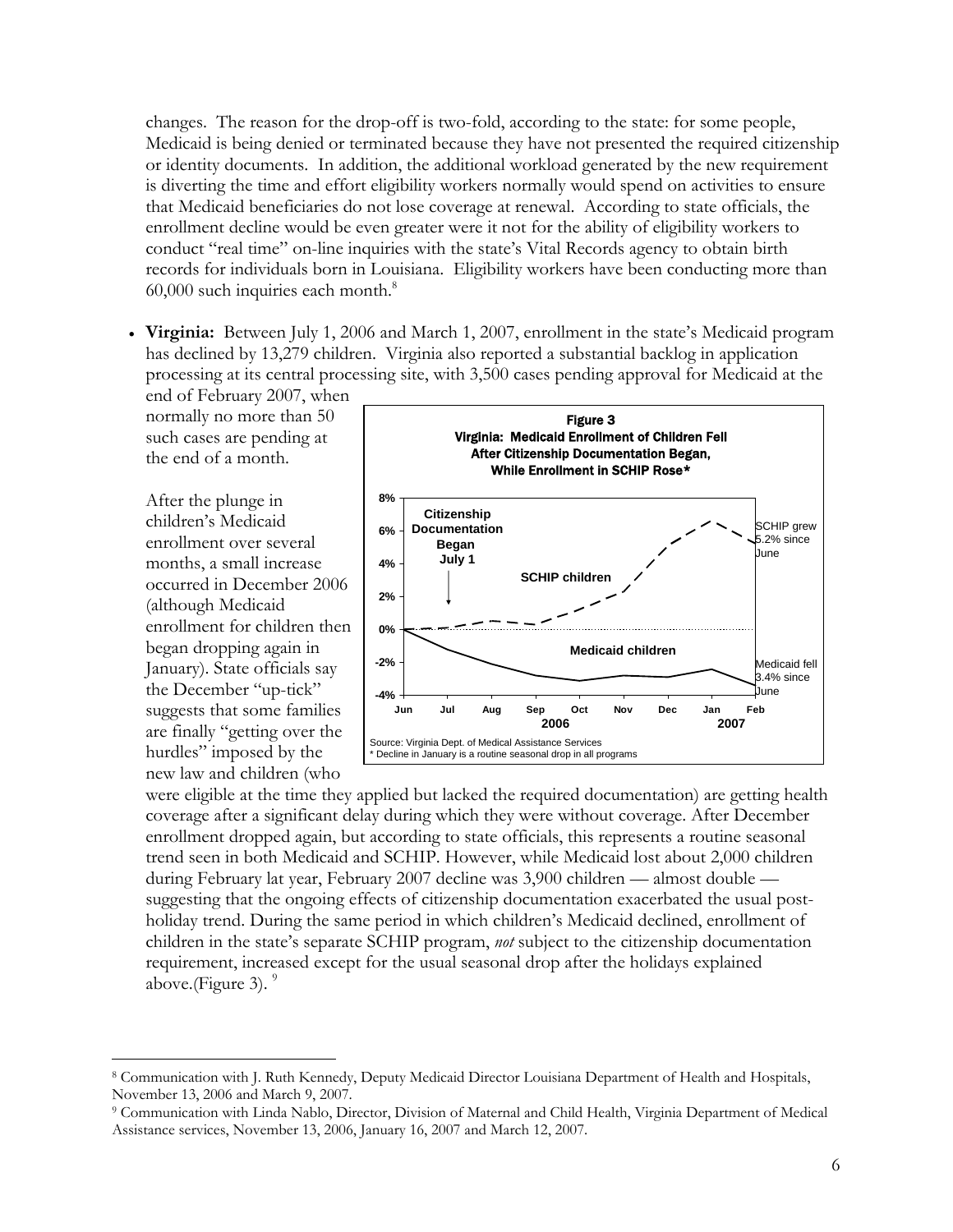- **New Hampshire**: Data from the New Hampshire Healthy Kids Program, a private organization that processes mail-in applications for the state's Medicaid and SCHIP programs, indicate that the percentage of applications submitted with all necessary documents in September of this year dropped by *almost half* compared to the percentage of complete applications submitted in September 2005. If applicants do not supply missing documentation within 28 days, New Hampshire closes the application. The percentage of applications closed due to missing documents has also increased significantly: from around 10 percent of applications before the new requirement to 20 percent in August 2006. In addition, New Hampshire Healthy Kids reports that between June 2006 and September 2006, enrollment of children in Medicaid dropped by 1,275.<sup>10</sup>
- **Ohio:** According to data from the Ohio Department of Job and Family Services, Medicaid enrollment in the "Covered Families and Children" category dipped by 39,000 between September 2006 and February 2007, the period during which the state has been implementing the citizenship documentation requirement. In the months prior to this policy change, enrollment for this population, which is the group most affected by the citizenship documentation requirement, had increased steadily. In addition to the enrollment decline, beginning in September 2006, the proportion of applications processed in accordance with the state's 30-day "timeliness" standard also dropped, from between 72 and 74 percent to 65 percent. This suggests that it is taking longer for families to complete their applications because it is taking a long time to secure the required documents.<sup>11</sup>

### Impact on State Administrative Costs

Data on state Medicaid administrative costs for the months since July 1 are not available from CMS or any other national source. Several states, however, have examined the impact of the new Medicaid citizenship documentation requirement on their administrative expenditures. The costs they expect to incur are below.

- **Illinois:** Illinois is projecting \$16 million to \$19 million in increased staffing costs in the first year of implementation of the requirement.<sup>12</sup>
- **Arizona:** The Arizona legislature has allocated \$10 million to implement the citizenship documentation requirement. This included the costs associated with staffing, training and payments for obtaining birth records.<sup>13</sup>
- **Colorado:** The FY07-08 budget request for the Colorado Department of Health Care Policy and Financing includes a request for an additional \$2.8 million for county administration costs. This request is based on an assumption by the Centers for Medicare and Medicaid Services (CMS) that it will take an additional 5 minutes per application for a caseworker to process citizenship and identity documents. The Department stated in a Joint Budget Committee

 $\overline{a}$ 10 Communication with Tricia Brooks, President and CEO, New Hampshire Healthy Kids, November 14, 2006.

<sup>11</sup> Ohio Department of Job and Family Services

<sup>12</sup> Illinois Department of Healthcare and Family Services

<sup>13</sup> Communication with Tom Betlach, Deputy Director, Arizona AHCCCS, October 23, 2006.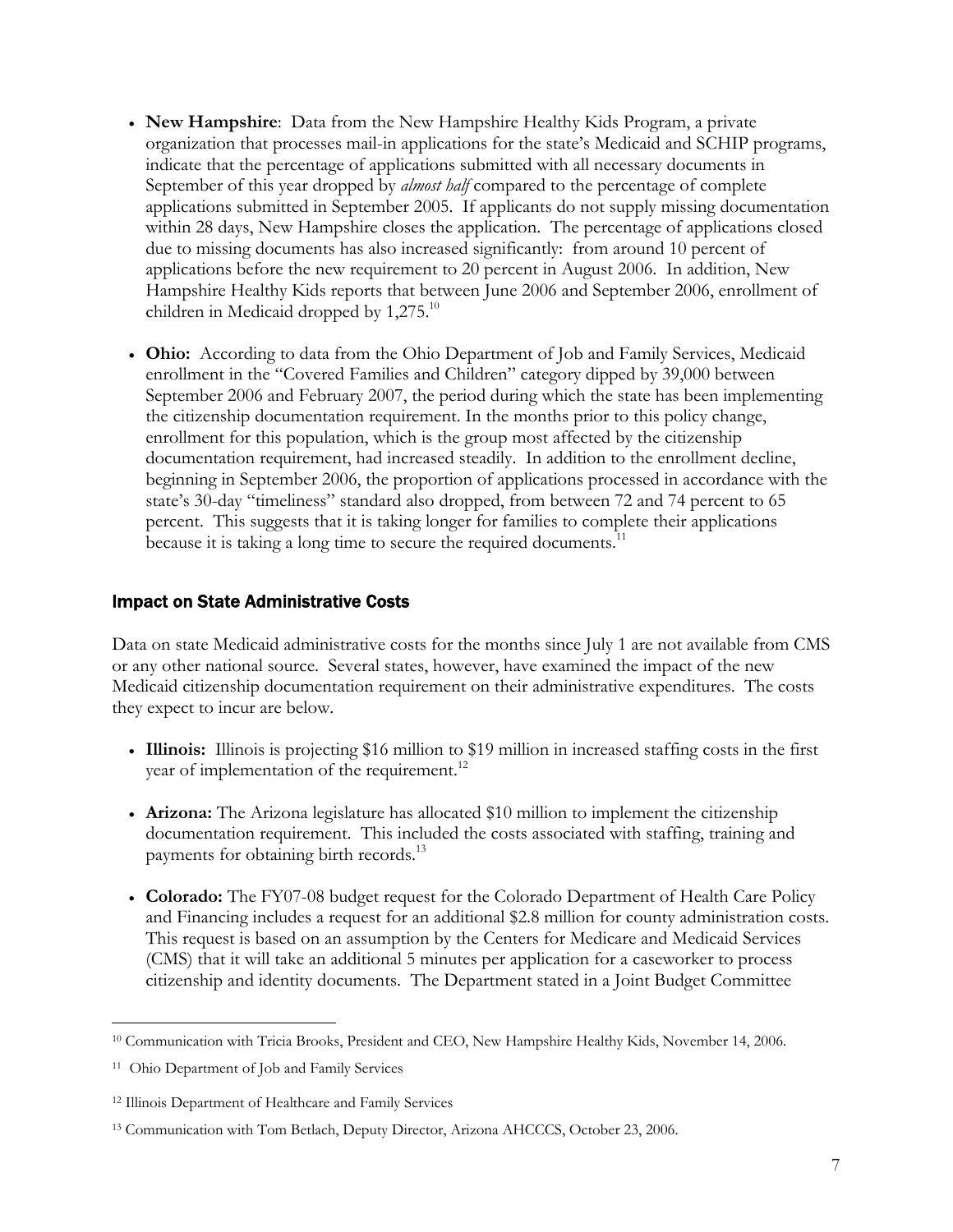Hearing that this amount "may not be sufficient for Colorado counties and special record storage needs."<sup>14</sup>

- **Washington:** Washington State is projecting additional costs associated with hiring 19 additional FTEs in FY07 due to the new requirement, and retaining seven of them in FY08 and FY09. The state estimates that the costs will be \$2.7 million on FY07 and \$450,000 in each of the succeeding two years. $15$
- **Wisconsin:** Wisconsin is expecting increased costs of \$1.8 million to cover the increased workload associated with administering the requirement in FY07 and \$600,000 to \$700,000 per year for the two years after that.<sup>16</sup>
- **Louisiana:** The Louisiana legislature allocated an additional \$1.58 million to the state budget to help cover the costs of administering the citizenship documentation requirement. This increase includes the cost of adding 20 new staff positions.<sup>17</sup>
- **Minnesota:** Minnesota is estimating that it will spend \$1.3 million in FY07 for new staff, birth record fees and other administrative expenses.<sup>18</sup>

#### **Conclusion**

 $\overline{a}$ 

Based on these findings and reports, and strong anecdotal evidence, it seems increasingly clear that the new Medicaid citizenship documentation requirement is having a negative impact on Medicaid enrollment, especially among children. Insufficient information is available to determine the precise extent to which individuals whose Medicaid eligibility has been delayed, denied or terminated are U.S. citizens, eligible legal immigrants, or ineligible immigrants. However, the fact that significant numbers of individuals are being approved for Medicaid after delays of many months, during which they were uninsured, demonstrates that the requirement is adversely affecting substantial numbers of U.S. citizens, especially children who are citizens. Moreover, a large body of research conducted over a number of years has conclusively shown that increasing documentation and other administrative burdens generally results in eligible individuals failing to obtain coverage as a result of the enrollment and renewal processes having become more complicated to understand and more difficult to navigate.<sup>19</sup> Regarding the Medicaid enrollment declines, Anita Smith, Chief of the Bureau of Medical Supports for the Iowa Department of Human Services has stated: "There is

<sup>14</sup> Colorado Center on Law and Social and Social Policy, December 14, 2006.

<sup>15</sup> Communication with Mary Wood, Office Chief, Washington Health and Recovery Services Administration, December 21, 2006.

<sup>16</sup> Communication with James Jones, Director, Bureau of Eligibility Management, WI Department of Health and Family Services, December 21, 2006.

<sup>17</sup> Communications with J. Ruth Kennedy, Deputy Medicaid Director Louisiana Department of Health and Hospitals, March 9, 2007.

<sup>18</sup> Communication with Pat Callaghan, Minnesota Department of Human Services, December 21, 2006.

<sup>19</sup> Michael Perry, Susan Kannel, R. Burciaga Valdez and Christina Chang, "Medicaid and Children Overcoming Barriers to Enrollment: Findings from a National Survey," Kaiser Commission on Medicaid and the Uninsured, January 2000; Zoë Neuberger, "Reducing Paperwork and Connecting Low-Income Children With School Meals: Opportunities Under the New Child Nutrition Reauthorization Law," Center on Budget and Policy Priorities, November 2004.